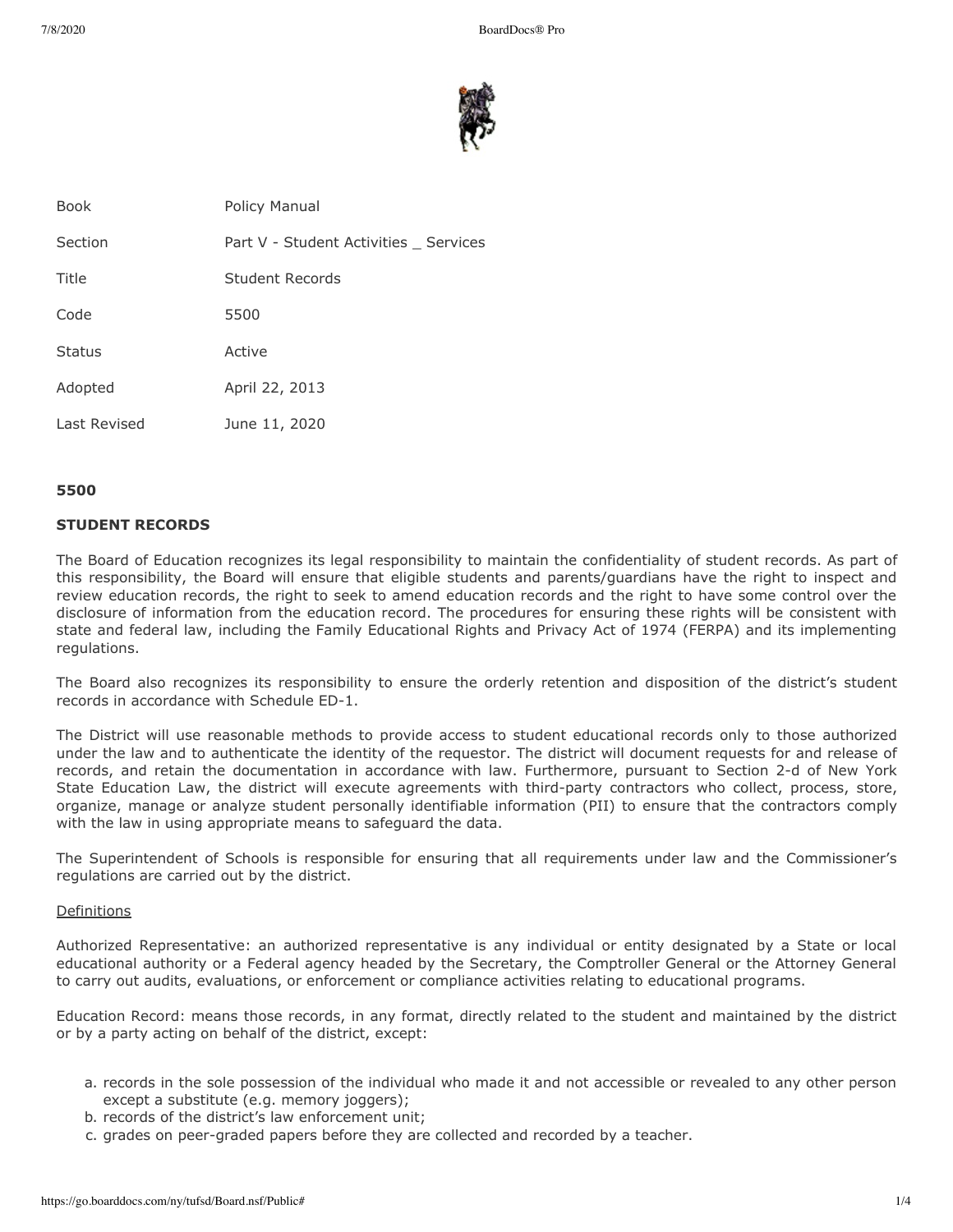#### 7/8/2020 BoardDocs® Pro

Eligible student: a student who has reached the age of 18 or is attending postsecondary school.

Legitimate educational interest: a school official has a legitimate educational interest if they need to review a student's record in order to fulfill their professional responsibilities.

Personally identifiable information (PII): as it pertains to students, is information that would allow a reasonable person in the school or its community, who does not have personal knowledge of the relevant circumstances, to identify the student with reasonable certainty. Such data might include social security number, student identification number, parents' name and/or address, a biometric record, etc. This term is fully defined in federal regulations at 34 CFR 99.3.

School official: a person who has a legitimate educational interest in a student record who is employed by the district as an administrator, supervisor, instructor or support staff member (including health or medical staff and law enforcement unit personnel); a member of the Board of Education; a person or company with whom the district has contracted to perform a special task (such as attorney, auditor, medical consultant or therapist); or a parent or student serving on an official committee, such as disciplinary or grievance committee, or assisting another school official performing their tasks. The district prohibits volunteers from accessing student information. The district expects that if volunteers discover any information about students in the course of their volunteer duties, they will not redisclose such information to anyone other than a school official with a legitimate educational interest.

Third party contractor: is any person or entity, other than an educational agency, that receives student or teacher/principal PII from an educational agency pursuant to a contract or other written agreement for purposes of providing services to such educational agency, including but not limited to data management or storage services, conducting studies for or on behalf of such educational agency, or audit or evaluation of publicly funded programs. This includes educational partnership organizations that receive student or teacher/principal PII from a school district to carry out responsibilities under Education Law §211-e (for persistently lowest-achieving schools or schools under registration review) and is not an educational agency. This also includes not-for-profit corporations or other nonprofit organizations, other than an educational agency. An "educational agency" means a school district, board of cooperative educational services (BOCES), school, or the State Education Department (SED).

## Annual Notification

At the beginning of each school year, the district will publish a notification that informs parents, guardians and students currently in attendance of their rights under FERPA and the procedures for exercising those rights. A 'Parents' Bill of Rights for Data Privacy and Security' will be posted on the district website and included in any agreements with third-party contractors.(see 8635-E) The notice may be published in a newspaper, handbook or other school bulletin or publication. The notice will also be provided to parents, guardians, and students who enroll during the school year.

The notice will include a statement that the parent/guardian or eligible student has a right to:

- 1. inspect and review the student's education records;
- 2. request that records be amended to ensure that they are not inaccurate, misleading, or otherwise in violation of the student's privacy rights;
- 3. consent to disclosure of personally identifiable information contained in the student's education records, except to the extent that FERPA authorizes disclosure without consent; and
- 4. file a complaint with the United States Department of Education alleging failure of the district to comply with FERPA and its regulations;.

The annual notice will inform parents/guardians and students:

- 1. that it is the district's policy to disclose personally identifiable information from student records, without consent, to other school officials within the district whom the district has determined to have legitimate educational interests. The notice will define 'school official' and 'legitimate educational interest.'
- 2. that, upon request, the district will disclose education records without consent to officials of another school district in which a student seeks to or intends to enroll or is actually enrolled.
- 3. that personally identifiable information will be released to third party authorized representatives for the purposes of educational program audit, evaluation, enforcement or compliance purposes.
- 4. that the district, at its discretion, releases directory information (see definition below) without prior consent, unless the parent/guardian or eligible student has exercised their right to prohibit release of the information without prior written consent.
- 5. that, upon request, the district will disclose a high school student's name, address and telephone number to military recruiters and institutions of higher learning unless the parent or secondary school student exercises their right to prohibit release of the information without prior written consent.
- 6. of the procedure for exercising the right to inspect, review and request amendment of student records.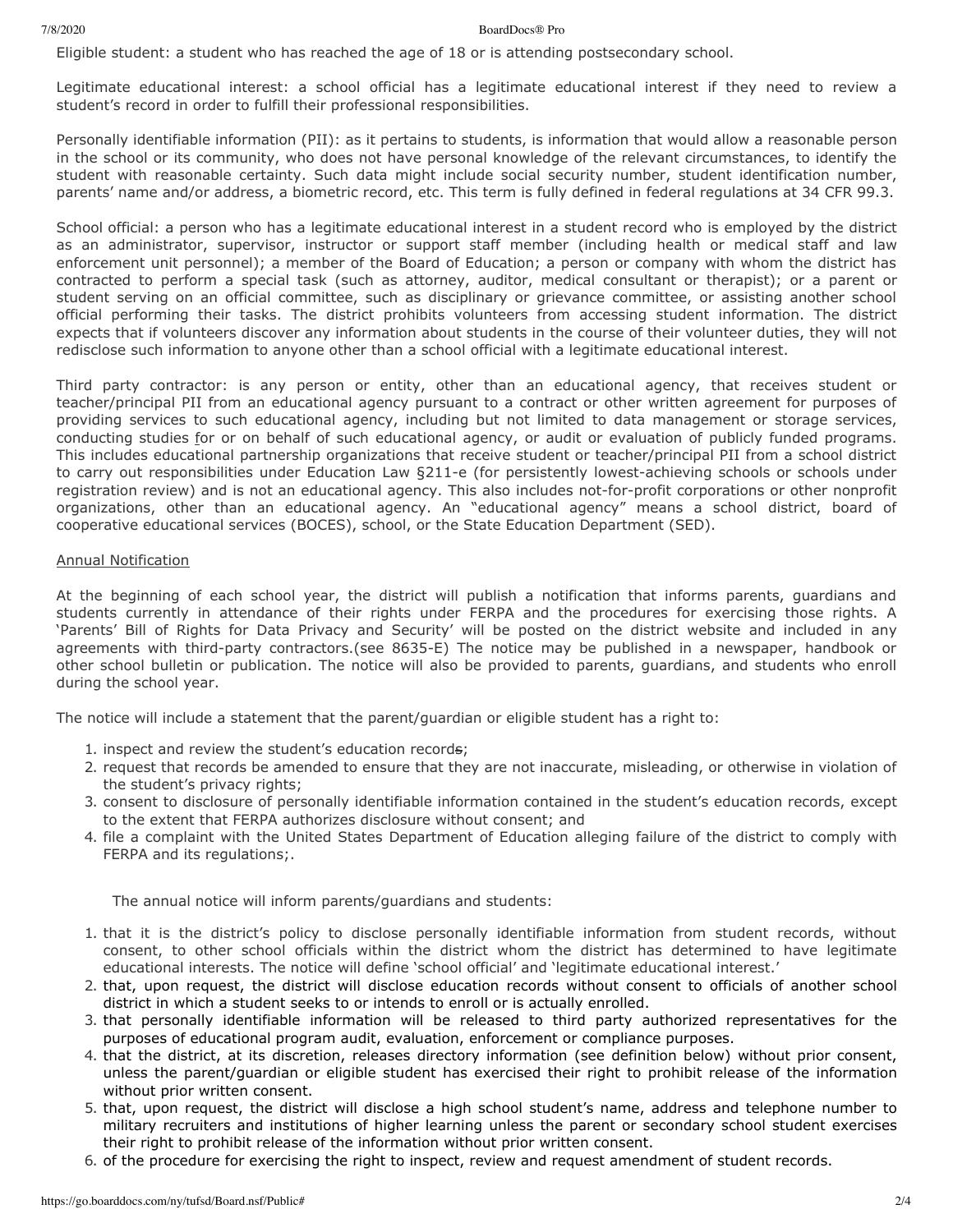The district may also release student education records, or the personally identifiable information contained within, without consent, where permitted under federal law and regulation. For a complete list of exceptions to FERPA's prior consent requirements see accompanying regulation 5500-R, Section 5.

The district will effectively notify parents, guardians and students who have a primary or home language other than English.

In the absence of the parent or secondary school student exercising their right to opt out of the release of information to the military, the district is required to, under federal law, release the information indicated in number five (5) above.

## Directory Information

The district has the option under FERPA of designating certain categories of student information as "directory information." The Board directs that "directory information" include a student's:

- Name
- ID number, user ID, or other unique personal identifier used by a student for purposes of accessing or communicating in electronic systems (only if the ID cannot be used to gain access to education records except when used in conjunction with one or more factors that authenticate the student's identity),
- Address (except information about a homeless student's living situation, as described below)
- Telephone number
- Dates of attendance
- Grade level
- E-mail address
- Enrollment status

Information about a homeless student's living situation will be treated as a student educational record, and will not be deemed directory information. A parent/guardian or eligible student may elect, but cannot be compelled, to consent to release of a student's address information in the same way they would for other student education records. The district's McKinney-Vento liaison will take reasonable measures to provide homeless students with information on educational, employment, or other postsecondary opportunities and other beneficial activities. The district permits the parent/guardian to select the school's address as the student's address for purposes of directory information.

Social security numbers or other personally identifiable information will not be considered directory information.

Students who opt out of having directory information shared are still required to wear their student ID cards.

Once the proper FERPA notification is given by the district, a parent/guardian or student will have 14 days to notify the district of any objections they have to any of the "directory information" designations. If no objection is received, the district may release this information without prior approval of the parent/guardian or student for the release. Once the student or parent/guardian provides the "opt-out," it will remain in effect after the student is no longer enrolled in the school district.

The district may elect to provide a single notice regarding both directory information and information disclosed to military recruiters and institutions of higher education.

# **UNION FREE SCHOOL DISTRICT OF THE TARRYTOWNS**